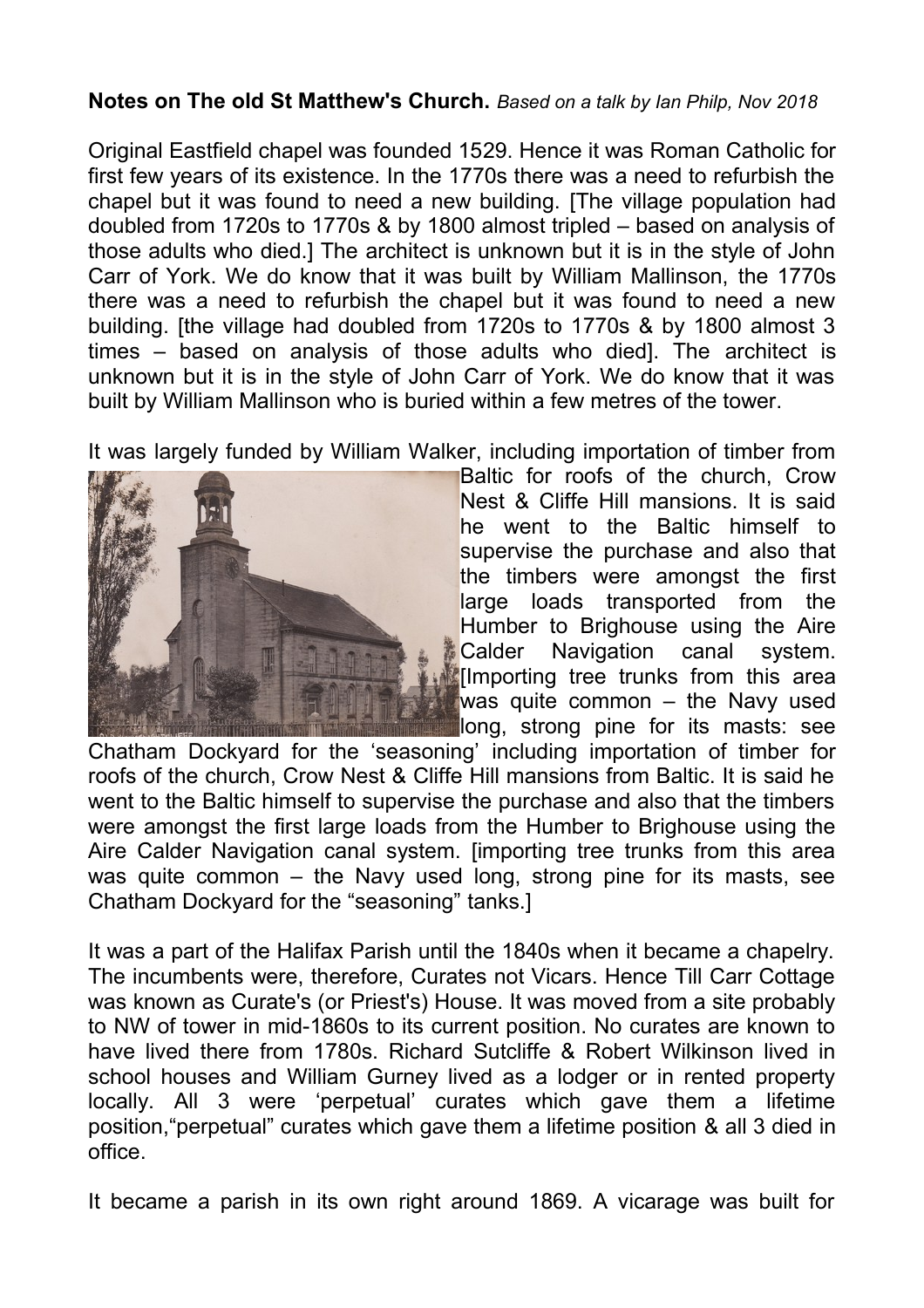George Baggot, the first Vicar – Abbotsford on Wakefield Road, opposite the Stray. In 1901 a new vicarage, in Arts & Crafts style, was built behind the church, Abbotsford on Wakefield Road opposite to the Stray. In 1901 a new vicarage was built behind the church in Arts & Crafts style.

The church was a typical Georgian building with symmetrical design and fairly plain. Square cut ashlar stone was used for much of the building. Almost certainly local stone would have been used because of its quality & the avoidance of transport coststransport costs & its quality. There was a quarry within a short distance of the church but it isn't known whether some stone came from it.

The tower has a stone staircase up 2 flights & then wooden stairs. It had a single bell with a single clock face pointing south. Inside is the inscribed stone from the original chapel. The dedication reads (in Latin) :- "to God & St Matthew, apostle, evangaSouth. Inside is the inscribed stone from the original chapel, the dedication reads (in Latin) :- "to God & St Matthew, apostle, evangilist, sacred martyr 1529"

The vestry contained two burial recording books, one for the old & one for the new: Esther Hanson, June 1674 was the first that we know of in the old churchyard, though this was before the book was started. Mary Squires, March 1867,that we know of in the old churchyard though before the book was started & Mary Squires March1867 was the first in the new churchyard.

After entering the church through the eastern door (both doors on the south side), and having noted the date carved above the doors – 1775 (actually carved about 50 years later & costing 2 shillings) – a visitor would see a simple church. There is a minimum of having noted the date carved above the doors – 1775 (actually carved about 50 years later & costing 2 shillings.) a visitor



would see a simple church. There is a minimum decoration and just a few memorial tablets.

 At ground level a series of box pews. On three sides, supported by cast iron columns & framework, is a gallery of further pews. This is one of the earliest uses of cast iron and is contemporary with the building of Ironbridge in Shropshire. The interior of Heywood Chapel, Northowram, is similarly constructed (1836), as is the upper levels of We work, is a gallery of further pews. This is one of the earliest uses of cast iron and is contemporay with the building of Ironbridge in Shropshire. The interior of Heywood Chapel is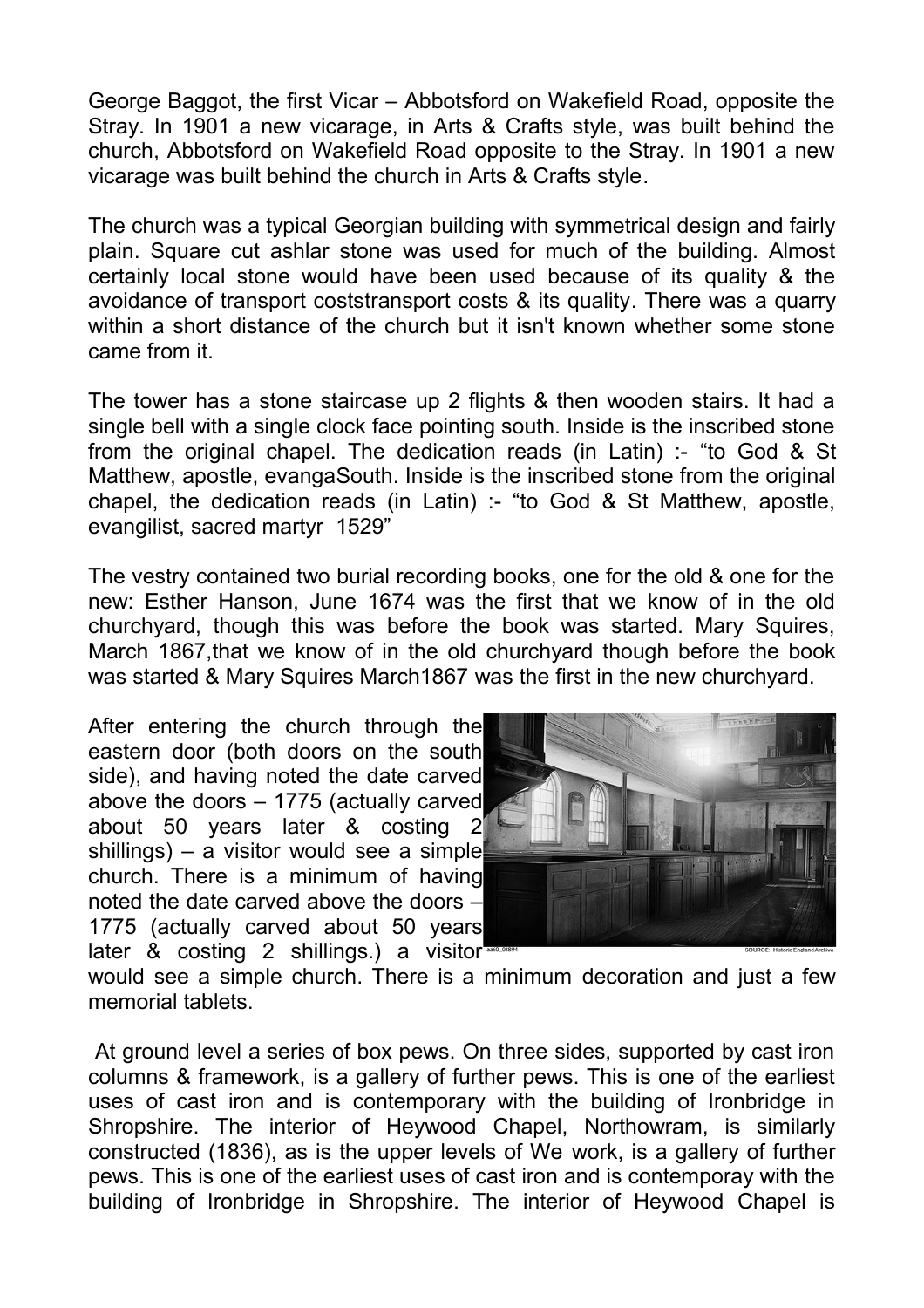similarly constructed (1836) or the upper levels of Weatherspoons at the former Park Chapel in Brighouse.

The walls were plainly decorated. There was little heating, though Evan Charles Sutherland Walker provided a small stove heater near the pulpits. (Guess who was warm & who wasn't!) though Evan Charles Sutherland Walker provided a small stove heater near the pulpits. Guess who was warm & who wasn't. Even in 1870s there was very little lighting.

The pews were largely owned by families, but there were some for the poor! Some near the front were lined, upholstered in red material. They were numbered & named & the small plaques are stored, with other material, in Wakefield West Yorkshire Archives.

There is a story that the local constables had pews near the back & by the door. Their job included rounding up those who were missing the service. They left their pew just as the sermon was beginning & returned as it concluded. Remember there was an expectation to attend church.

There was a Benefactors board on the west wall which is now stored (vertically) in the tower.

- Thomas Whiteley, 1631, of Cinder Hills Yew Tree Farm & Harley Head Farm
- Nathaniel Waterhouse, 1642, [Waterhouse Almshouses]
- Sam Sunderland 1671, of Harden Beck Bingley & Coley Hall– Birks Close Farm Norwood Green
- Michael Gibson, 1738, Slead Hall, on Pear Tree Farm
- Richard Sutcliffe, 1782, on Sheard Green, Hove Edge,
- Jas Gledhill, 1789, Smith House,
- William Walker, 1810, Cliffe Hill & Crow Nest

These include instructions as to how it was to be distributed, to whom, when & how much. The Gibson benefaction was for the interest on £50. [Details on the churchyard website – [www.lightcliffechurchyard.org.uk](http://www.lightcliffechurchyard.org.uk/) With instructions of how it was to be distributed, to whom, when & how much. The Gibson benefaction was for the interest on £50. [details on the churchyard website]

The font was given in 1866 by Daniel Carter of Giles House. The earlier one became a flower stand at Crow Nest Park.

The Royal Coat of Arms was displayed just below the organ (with a clock above). It is very unusual, painted as Victoria & Albert were about to be married and assumes that the Duchy of Saxony arms would be incorporated.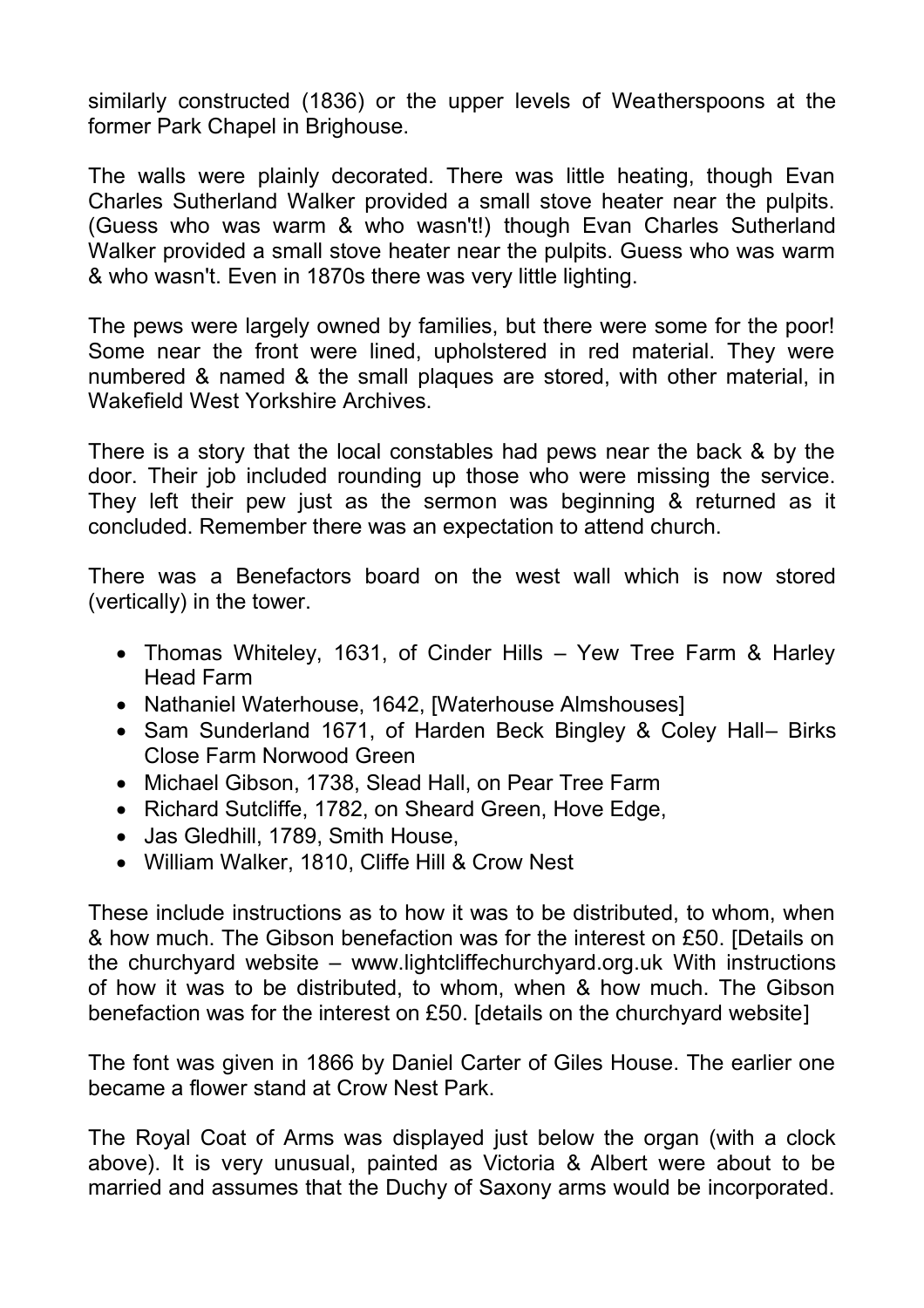Victoria had other ideas. It suggests a date of between October 1839 & Februaury 1830 – their engagement & marriage. It is now in the 'new'"new" church.

The Organ is a Schnetzler,(a Swiss-born, London- born London based organ builder). It was paid for by William Priestley of New House (which became The Grange). Schnetzler had also built organs in Cambridge, Yale, Hull, Ludlow, Beverley and Halifax parish church before tackling Lightcliffe!

A mahogany case with gilt pipes in front and with glass doors. 5 drawknobs each side from GG to F (omitting GG sharp), a manual, 7 stops & 350 pipes.

The first official performance was of The Messiah on 24<sup>th</sup> August 1787 with organist, Mr Stopford. Mr George Lister – also a bassoon player & composer of some note – was the organist for many years.

The pulpits were presented by Sutherland Walker. The communion table was plain deal and would have had chalice, flagon & patten plate. One chalice dates to the 17C & the other was given by Martha Sutcliffe, the widow of the curate when this church was built. The churchwardens' staves, now in the parish church may be from here.



To the north (left) there was a reading pulpit (under which Ann Walker is buried) and to the south, the preaching pulpit.

On the North side of the East window is written the Lord's Prayer and the Commandments I – IV. To the South is The Apostles' Creed and the Commandments  $V - X$ .

The east Window was presented by Sutherland Walker in memory of his parents George MacKay Sutherland & Elizabeth (Walker), a young son and Ann Walker. It was made in Edinburgh.

The central theme is the Lord's Supper, the left hand one is Christ welcoming children and the right, the Good Samaratan. We don't know what happened to the window, perhaps it was vandalised beyond repair or perhaps it went to a reclamation company – just before Andy